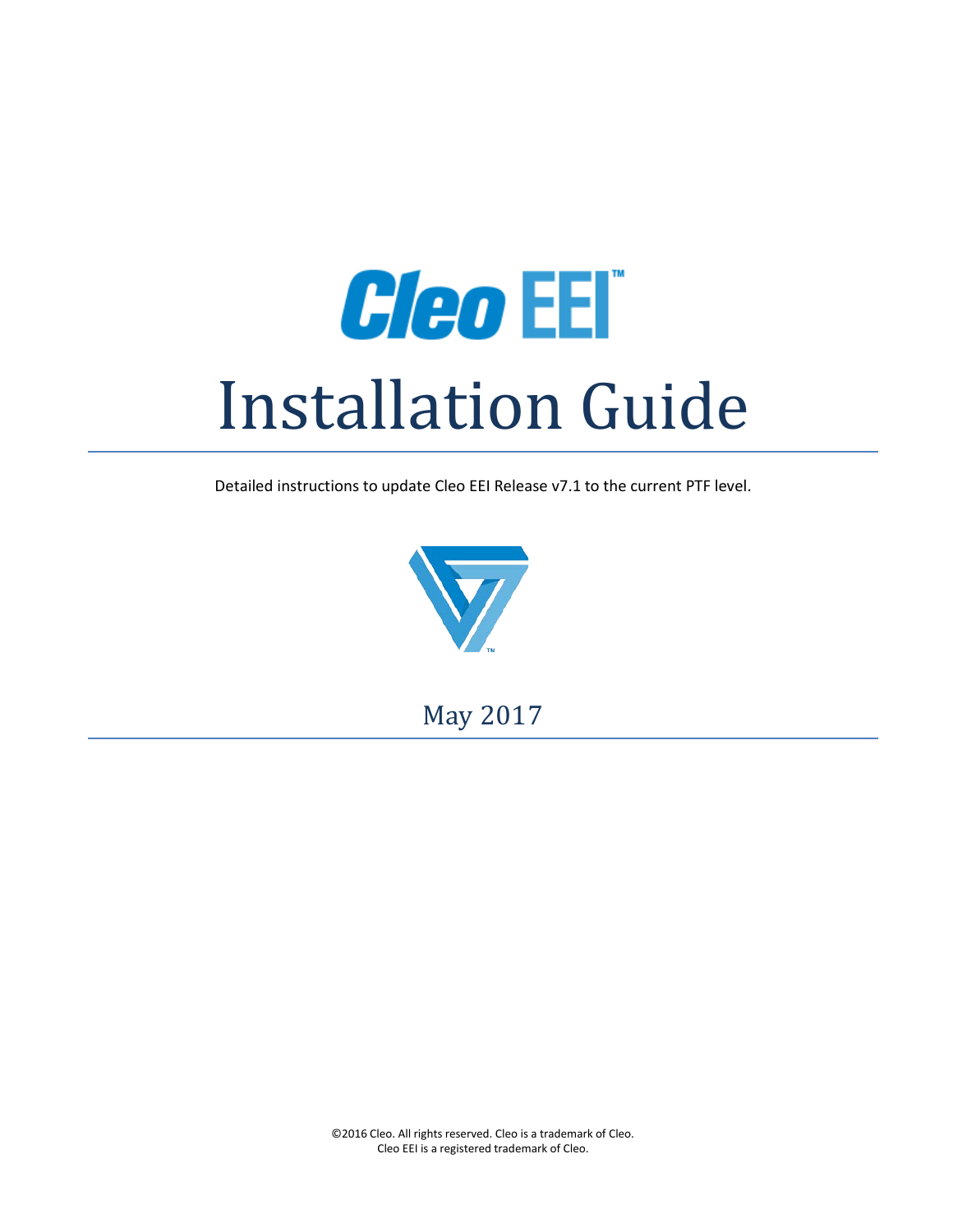# Table of Contents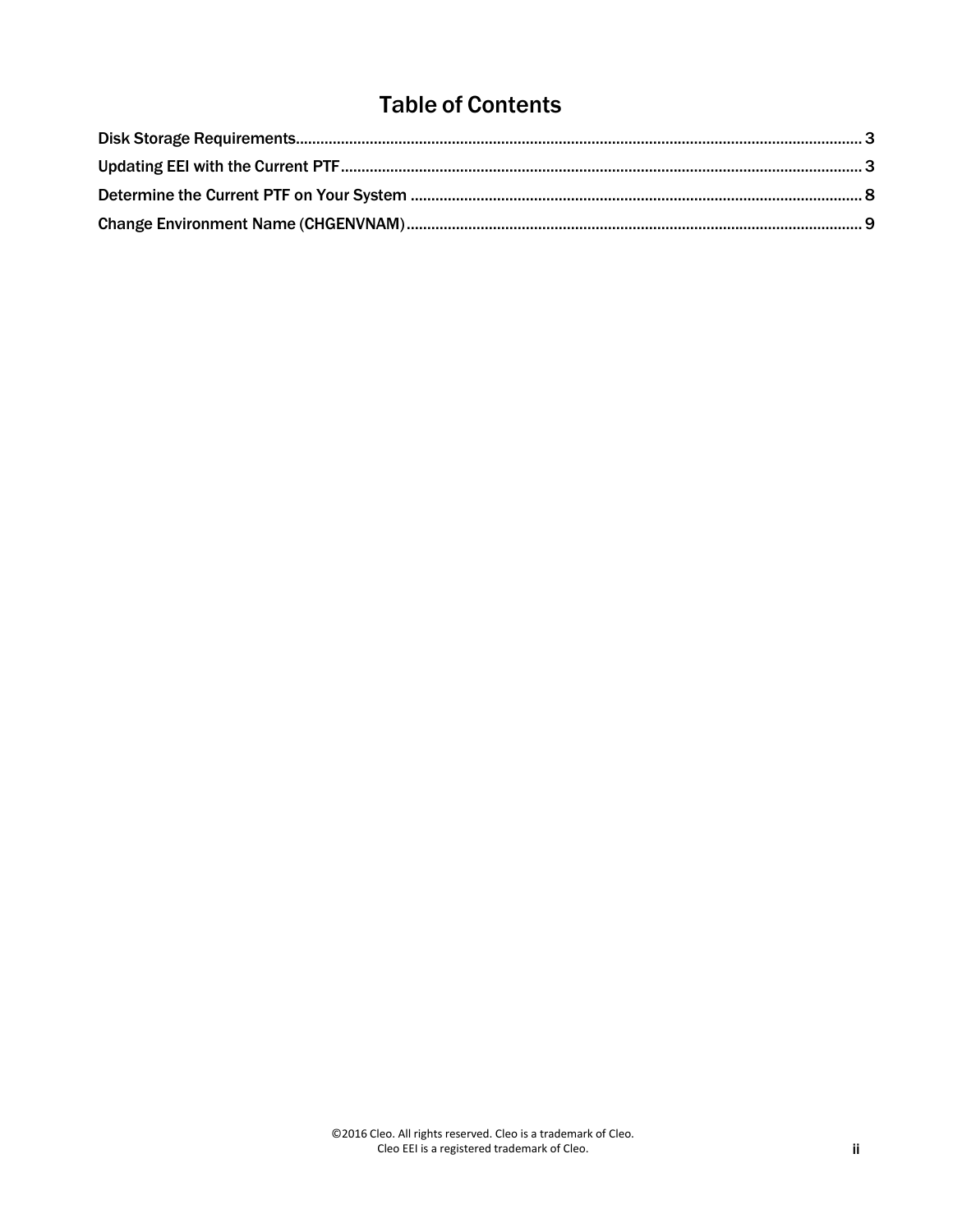## <span id="page-2-0"></span>Disk Storage Requirements

#### The approximate disk storage requirements for EEI Release v7.1 are:

| Install Library               | 578 MB       | Can be deleted after a successful install |  |
|-------------------------------|--------------|-------------------------------------------|--|
| <b>Code and Files Library</b> | 1225 MB      |                                           |  |
| <b>Tutorial Library</b>       | 2 MB         | <b>Optional</b>                           |  |
| <b>WebFacing Objects</b>      | <b>68 MB</b> | <b>Optional</b>                           |  |

The minimum required O/S level is V7R1 or higher.

## <span id="page-2-1"></span>Updating EEI with the Current PTF

#### Before You Begin

- Before beginning the process, ensure that no other users are signed into the Cleo environment.
- If you are utilizing Cleo Dashboards (v3.1 and higher), the Dashboard Server must be stopped before running the update. Failure to stop the server may result in the update ending in error.

#### Procedure

1. Sign on to a System i session as the system security officer.

Ensure system value QALWOBJRST is set to \*ALL. The \*ALL value allows the restore of all objects regardless of security sensitive attributes.

- 2. Type WRKOBJLCK OBJ(EXTSYS) OBJTYPE(\*LIB) and press Enter to make sure that no one is using the EXTOL system. The only job, if any, should be the current job.
	- Note: In order to ensure that all potential users of the Cleo system (including automatic calls to system) do not attempt to use the system until this process has completed, the update process will obtain exclusive locks on certain critical objects in the libraries.

Type WRKOBJLCK OBJ(EXTSYSF) OBJTYPE(\*LIB) and press Enter to make sure that no one is using the EXTOL files library.

3. Type SAVLIB and press F4 to prompt the Save Library command, which allows you to back up the EXTSYS and EXTSYSF libraries. Set the Save active parameter (SAVACT) to \*NO.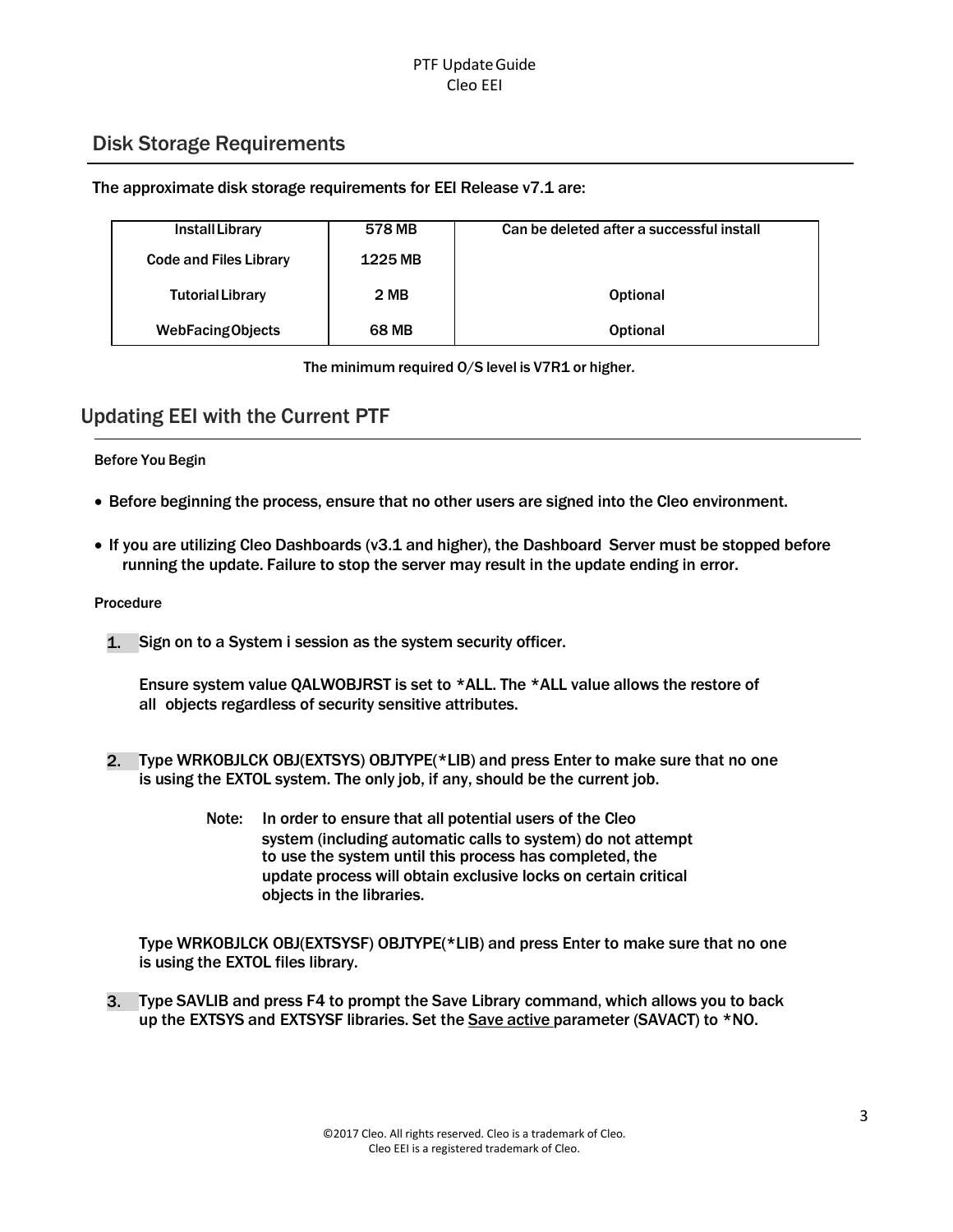Note: If the upgrade process does not complete (perhaps due to media error, device failure, or general system failure), you may be required to restore the previous version of EEI.

> A save of connection data is not a library backup! Also, do not use the Save Changed Objects command (SAVCHGOBJ).

4. Check the RSTLIB printout – you must verify that all objects were restored to EXTINSTALL.

Type WRKJOB and press Enter to display the Work with Job menu; type 4 (Work with spooled files) and press Enter to display the Work with Job Spooled Files panel; type 5 (Display) in the Opt field for the file and press Enter.

Review the report – if any objects are "not restored", check with Technical Support before proceeding.

- 5. Type CHGLIBL EXTINSTALL and press Enter to leave only the EXTINSTALL library in the user portion of the library list.
- 9. Type ENDSBS SBS(EXTOL) and press Enter to end the Cleo subsystem, if it is running.
	- 10. Type WRKRPYLE and press Enter to display the Work with System Reply List Entries panel.

The value that you will specify (in step  $#11$ ) for the System reply list start seq  $#$  parameter (SEQNBR) of the Install Cleo Sub-Release command (INSSUBREL) depends upon the presence/values of these message IDs:

CPA5700 CPA5805 CPA5806 CPA5880 CPA5800 CPA5900

- If there are no entries for these message IDs, use the default 1010
- If entries for ALL of these message IDs are present with a Compare Value of EXT, use \*NONE
- If entries for ANY of these message IDs are present with a Compare Value of \*NONE AND there are no entries with a Compare Value of EXT, you must specify a sequence number lower than the lowest sequence number used for these message IDs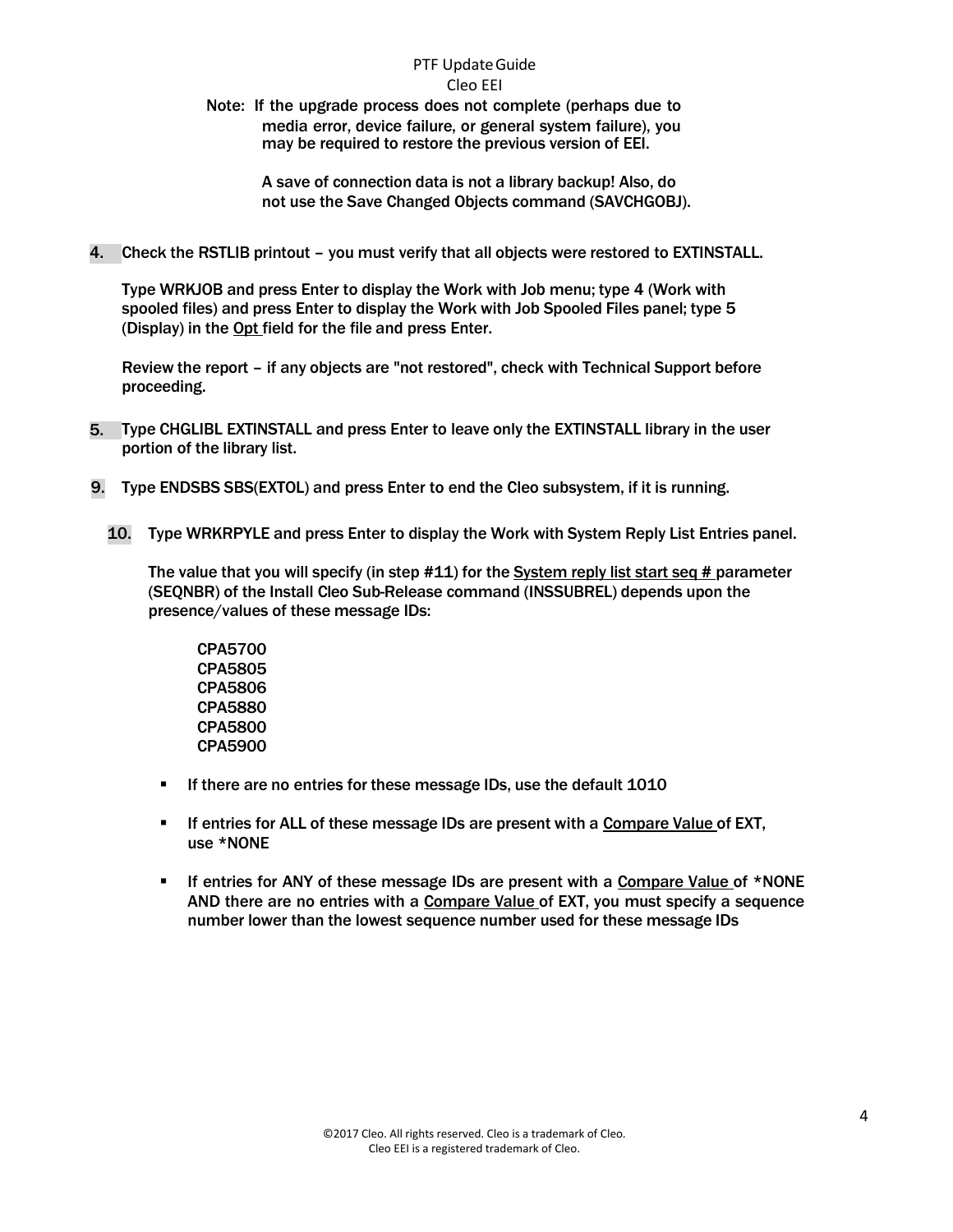11. Type INSSUBREL and press F4 to prompt the Install Cleo Sub-Release command; press F10 to see additional parameters.





The parameters for the Install Cleo Sub-Release command are:

| <b>Job Queue for submit</b>          | JOBQ - The job queue name used for the submit of the release<br>update and optionally the library where it is located. The default is<br>*JOBD. This should not be EXTOL, as that subsystem has been<br>ended.                                                        |
|--------------------------------------|-----------------------------------------------------------------------------------------------------------------------------------------------------------------------------------------------------------------------------------------------------------------------|
| <b>Cleo system library</b><br>name   | <b>EXTSYS</b> – The name of the library which currently contains Cleo<br>EEI programs. The default is EXTSYS.                                                                                                                                                         |
| Cleo files library name              | <b>EXTSYSF</b> - The name of the library which currently contains Cleo<br><b>EEI files. The default is EXTSYSF.</b>                                                                                                                                                   |
| <b>System object save</b><br>library | <b>EXTSYSB</b> – The name of a library to be created into which certain<br>system objects are saved during the update process. This library is<br>not used to save all system objects, and therefore cannot be used<br>as a backup to EXTSYS. The default is EXTSYSB. |
| 1                                    | File object save library $\text{-}$ EXTSYSBF1 – The name of a NON-EXISTING library that will be<br>used during the update process. The default is EXTSYSBF1.                                                                                                          |
| $\mathbf{2}$                         | File object save library $\text{-}$ EXTSYSBF2 – The name of a NON-EXISTING library that will be<br>used during the upgrade process. The default is EXTSYSBF2.                                                                                                         |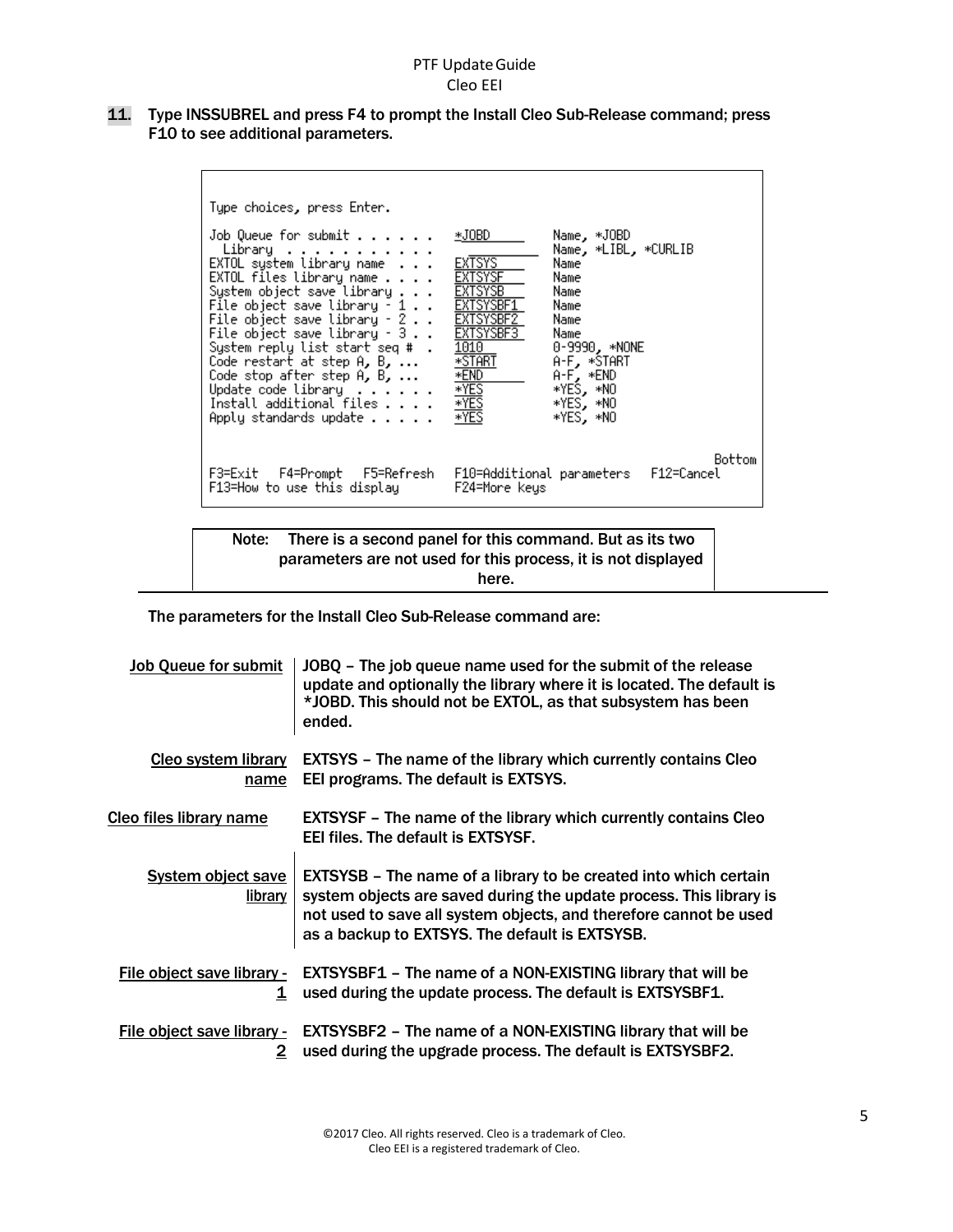| File object save library -<br><u>3</u>    | <b>EXTSYSBF3</b> - The name of a NON-EXISTING library that will be<br>used during the upgrade process. The default is EXTSYSBF3.                                                                                                                        |
|-------------------------------------------|---------------------------------------------------------------------------------------------------------------------------------------------------------------------------------------------------------------------------------------------------------|
| <b>System reply list</b><br>start seq $#$ | SEQNBR - Specifies the starting sequence number for system<br>reply list entries, which are required for automatic<br>communications support (for example, network alternate port).<br>The default is 1010.                                             |
|                                           | *NONE may also be used to specify that no reply list entries are to<br>be created.                                                                                                                                                                      |
|                                           | Use the value as determined in step #10.                                                                                                                                                                                                                |
| Code restart<br>at step A, B,             | RESTART - The starting point to be used by the upgrade program.<br>The default is *START.                                                                                                                                                               |
|                                           | If the upgrade program ends abnormally (perhaps because of a<br>system or device failure), call Technical Support. The job log will<br>be analyzed and, using this parameter, the program may be<br>restarted at the appropriate point.                 |
| Code stop<br>after step A, B,             | STOPAFTER - The ending point to be used by the upgrade<br>program. The default is *END.                                                                                                                                                                 |
|                                           | If the upgrade program ends abnormally (perhaps because of a<br>system or device failure), call Customer Support. The job log will<br>be analyzed and, using this parameter, the program may be<br>restarted and then stopped at the appropriate point. |
| Update code library                       | UPDCODLIB - Specifies whether the code library should be<br>updated. The default is *YES.                                                                                                                                                               |
| Install additional files                  | ADDFILES - Specifies whether additional files should be installed.<br>The default is *YES.                                                                                                                                                              |
| <b>Apply standards update</b>             | APYSTDUPD - Specifies whether standards should be updated.<br>The default is *YES.                                                                                                                                                                      |
|                                           | User USER - No value is required.                                                                                                                                                                                                                       |

Workstation WRKSTN – No value is required.

12. After specifying the parameters, press Enter.

Note: If you specified \*NO for the Apply standards update parameter of the INSSUBREL command (in the previous step), go to step #13.

The Select Standards For Installation panel is displayed – this allows you to specify that one or more or all of the standards shipped with Cleo EEI Release v7.1 are to be installed.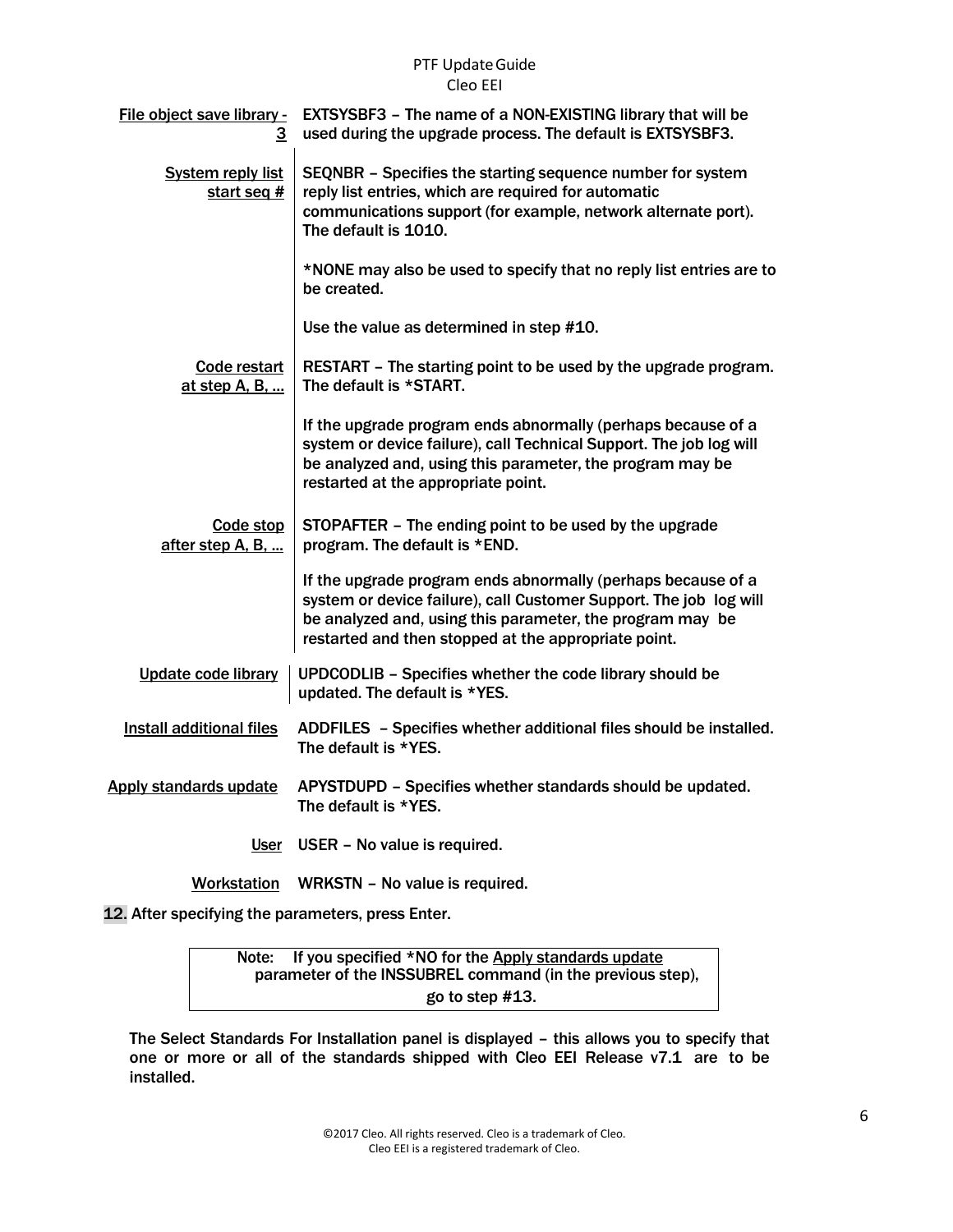To install all shipped standards, change the N in the Install all standards field to Y and press Enter. Otherwise, type 1 (Select) in the Opt field for each of the standards you wish to install.

You must select at least one standard.

| Note: | Any standards that already exist in the files library being<br>upgraded will be overwritten. If additions have been made,<br>those additions will subsequently be copied back into the<br>files library being upgraded. |
|-------|-------------------------------------------------------------------------------------------------------------------------------------------------------------------------------------------------------------------------|
|       | The Select Standards For Installation process only ADDS new<br>standards. It cannot be used to selectively delete standards.<br>A new option on Cleo EEI's Standards menu allows for<br>selective standards deletion.   |

Press Enter to continue, and then press Enter again to confirm.

13.If the parameters are valid, a job will be submitted to perform the upgrade. This job will produce RSTOBJ printouts and both \*MSG and \*SECLVL versions of the job log.

When the process completes, a "normal completion" message is sent to the EXTINSTALL message queue. To display the message queue, type: DSPMSG EXTINSTALL/EXTINSTALL and press Enter.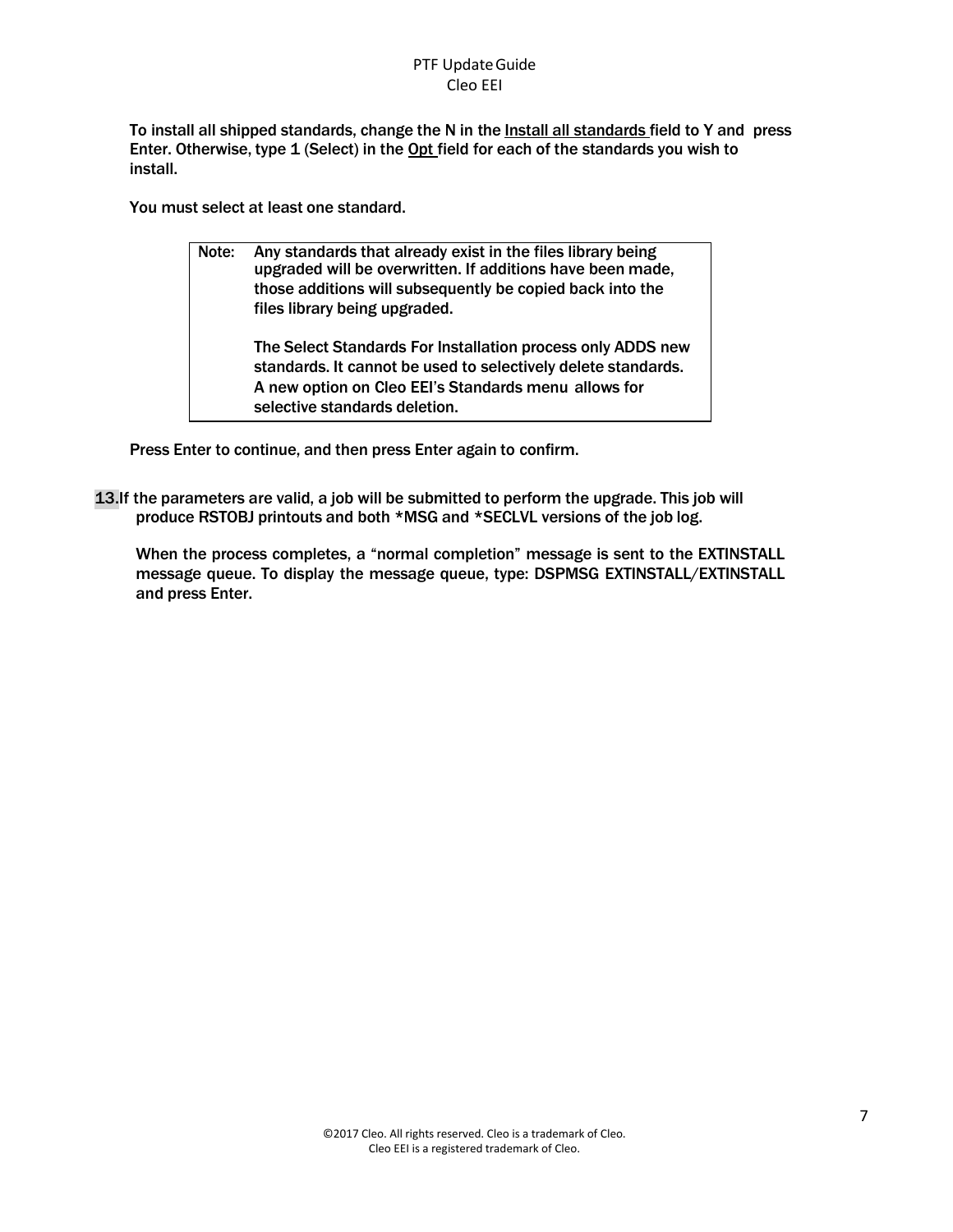### <span id="page-7-0"></span>PTF Update Guide Cleo EEI Determine the Current PTF on Your System

To determine the current PTF level on your system, follow these steps.

- 1. Sign off and then sign on as normal.
- 2. Type DSPCURPTF and press F4 to prompt the Display Current PTF Level panel.
- 3. Indicate the Library and press Enter.

A message appears showing the Current PTF level.

#### *(Alternative procedure)*

Enter Command DSPDTAARA (EXTSYS/EXTSYSLVL)

|                                               | Display Data Area                                                                                                                                                                                                                                                                                                                              |         |               |
|-----------------------------------------------|------------------------------------------------------------------------------------------------------------------------------------------------------------------------------------------------------------------------------------------------------------------------------------------------------------------------------------------------|---------|---------------|
|                                               | EXTSYSLVL<br>Data area :<br><b>EXTSUP</b><br>Library :<br>*CHAR<br>Type :<br>Length $1.11$ . $1.11$ . $1.11$<br>300<br>Text :<br>system level control values                                                                                                                                                                                   | System: | EXPAP72       |
| Offset<br>0<br>50<br>100<br>150<br>200<br>250 | Value<br>$x_1, x_2, x_3, x_4, x_5, x_6, x_7, x_8, x_9, x_1, x_2, x_3, x_4, x_5, x_7, x_7, x_8, x_9, x_1, x_2, x_3, x_4, x_5, x_6, x_7, x_8, x_9, x_1, x_2, x_3, x_4, x_6, x_7, x_8, x_9, x_1, x_2, x_3, x_4, x_6, x_7, x_8, x_9, x_1, x_2, x_3, x_4, x_6, x_7, x_8, x_9, x_1, x_2, x_3, x_4,$<br>'P2013343R F2013192R I2013308R V6R4M0000<br>٠ |         |               |
|                                               | Press Enter to continue.                                                                                                                                                                                                                                                                                                                       |         | <b>Bottom</b> |
| F3=Exit F12=Cancel                            |                                                                                                                                                                                                                                                                                                                                                |         |               |

Should you find it necessary to deviate from these instructions, please contact Technical Support at 866-444-2536 (CLEO) for guidance prior to proceeding. If you fail to follow the installation instructions precisely and problems are encountered, yourcallfor assistance may be subject toservice charges.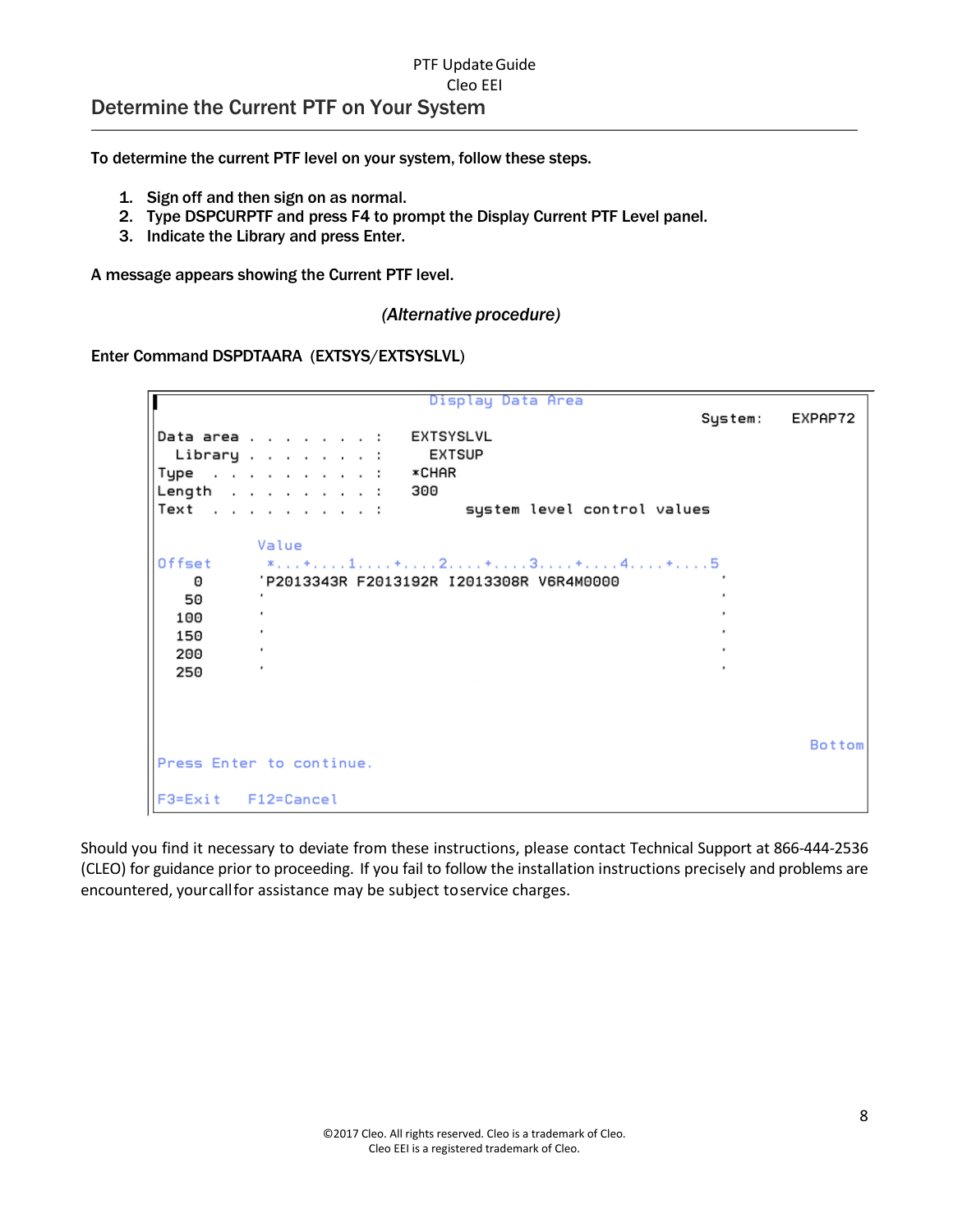### <span id="page-8-0"></span>PTF Update Guide Cleo EEI Change Environment Name (CHGENVNAM)

If you would like to change the environment name that appears at the top left of the Cleo EEI screens, use command CHGENVNAM.

| <b>XMAIN</b>                        | Cleo EEI Main Menu               |         | 5/12/17 15:49:29 |
|-------------------------------------|----------------------------------|---------|------------------|
| Level $\cdots$ 1                    |                                  |         |                  |
| Cleo EEI 7.1.0                      |                                  | System. | EXPAP71          |
| Select one of the following:        |                                  |         |                  |
|                                     |                                  |         |                  |
|                                     | 1. Mailroom                      |         |                  |
|                                     | 2. Scheduling System             |         |                  |
|                                     | 3. Archiving and Data Management |         |                  |
|                                     | 4. Trading Partners and Networks |         |                  |
|                                     | 5 Mapping                        |         |                  |
|                                     | 6. Standards                     |         |                  |
|                                     | 7. Electronic Customer Support   |         |                  |
|                                     | 8. System Configuration          |         |                  |
|                                     | 9. Reports                       |         |                  |
|                                     | 10. Communications Setup         |         |                  |
|                                     | 11. e-send                       |         |                  |
|                                     | 90. Sign off                     |         |                  |
| Change environment name (CHGENVNAM) |                                  |         |                  |

Type choices, press Enter.

| Library name<br>Display attribute (hex) *SAME 20-3F,<br>*SAME, *NONE EXTOL environment name *SAME | *LIBL Name, *LIBL |
|---------------------------------------------------------------------------------------------------|-------------------|
| Create environment objects                                                                        | *NO *NO. *YES     |

There are two places that hold the environment name:

Environment message (MSGF: EXUSRPMT MSGID: UMN0001) environment data area (YYCOTXA)

These objects are shipped in the program library.

The message is used in display files. There is only one message in the EXUSRPMT message file. The data area is used in printer files.

During CHGENVNAM, if the Create option is \*YES, a duplicate object of both the message file and data area is created from the program library into the files library. Of course, there is logic in place to only do the duplication if the object does not already exist.

If you only have one environment, then the default value for library name can be \*LIBL, and the Create environment objects parameter will be \*NO.